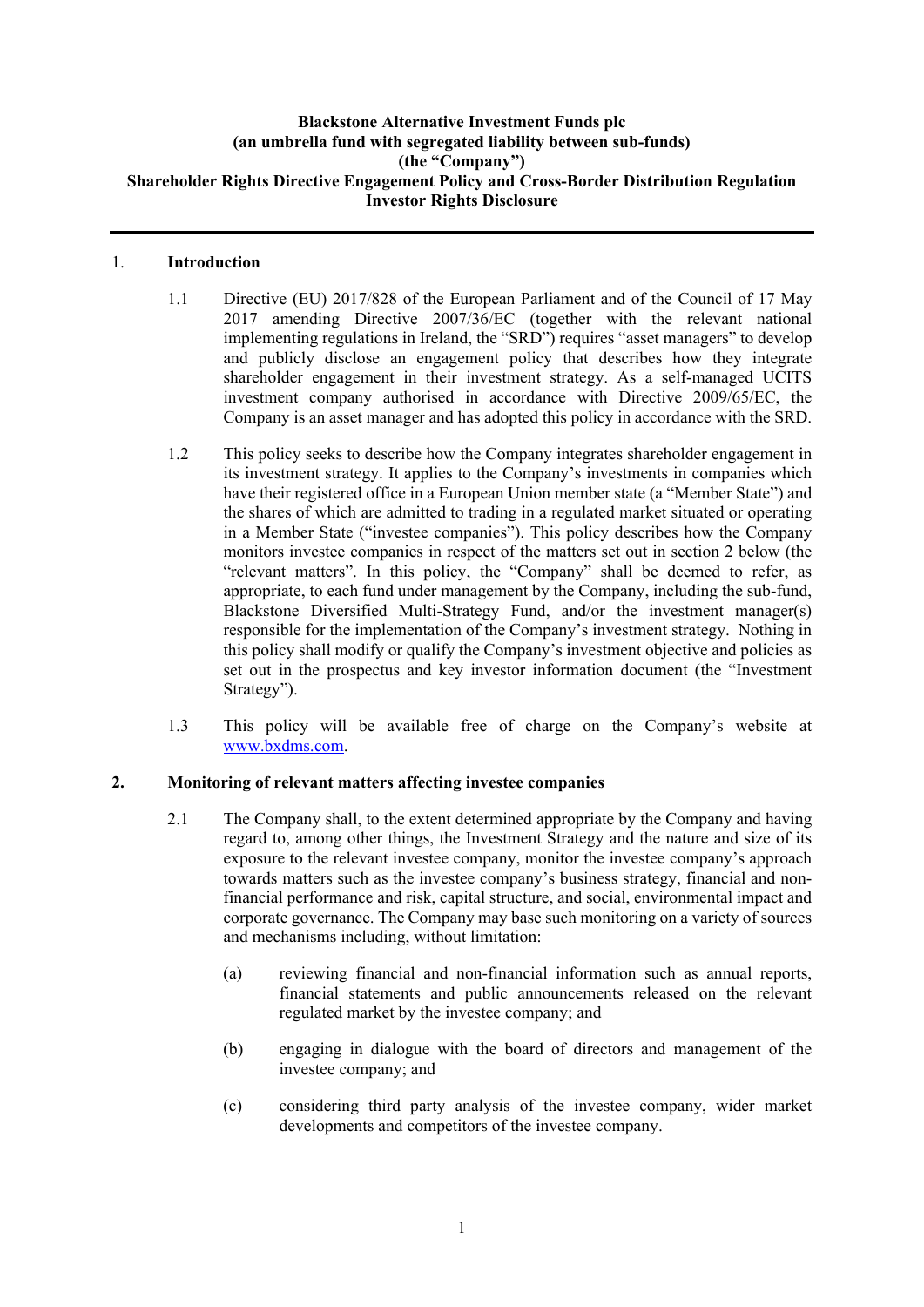2.2 For the avoidance of doubt, the Company does not assume any responsibility for the investee company's conduct of its business or compliance with its legal, regulatory, corporate governance and other obligations,

### 3. **Engagement with investee companies**

- 3.1 The Company may, at its discretion and having regard to the Investment Strategy, engage with the investee company when the Company has concerns about any of the relevant matters.
- 3.2 In such case, the Company may seek to engage with the investee company by way of dialogue with its board of directors or management and/or take any one or more of the following actions:
	- (a) express concerns with the investee company's advisors;
	- (b) meet with the chairman or other board members of the investee company;
	- (c) submit resolutions and speak at shareholder meetings or vote against, or abstain from voting on, resolutions at shareholder meetings;
	- (d) reduce, or dispose of its holding in, or otherwise adjust its exposure to, the investee company; and
	- (e) undertake such other engagement as it determines to be appropriate in the circumstances.

#### 4. **Exercise of voting rights and other rights attached to shares**

- 4.1 Pursuant to the European Communities (Undertakings for Collective Investment in Transferable Securities) Regulations, 2011, as amended and the Central Bank (Supervision and Enforcement) Act 2013 (Section 48(1)) (Undertakings for Collective Investment in Transferable Securities) Regulations 2019 (together, the "UCITS Rules"), the Company has adopted a policy in relation to the exercise of voting rights.
- 4.2 Blackstone Alternative Investment Advisors LLC ("the Investment Manager") exercises voting rights on behalf of the Company pursuant to a delegation of authority by the Company. The Investment Manager subscribes to Institutional Shareholder Services, Inc.'s ("ISS") Sustainability Research, which provides proxy voting data, analyses and recommendations based on ISS's Sustainability Policy, as amended from time to time. The Investment Manager has, in turn, delegated proxy voting authority relating to portfolio holdings of the Fund with respect to assets allocated to a subadviser that carry voting rights, to the sub-adviser (a "Voting Sub-Adviser" and collectively, the "Voting Sub-Advisers"), to be exercised in accordance with the proxy voting policies adopted by the Voting Sub-Adviser. For any assets that carry voting rights not allocated to a Sub-Adviser the Investment Manager will exercise its voting rights in accordance with ISS's Sustainability Policy.
- 4.3 The Company intends to exercise any other rights attaching to shares in investee companies in a manner consistent with the Investment Strategy.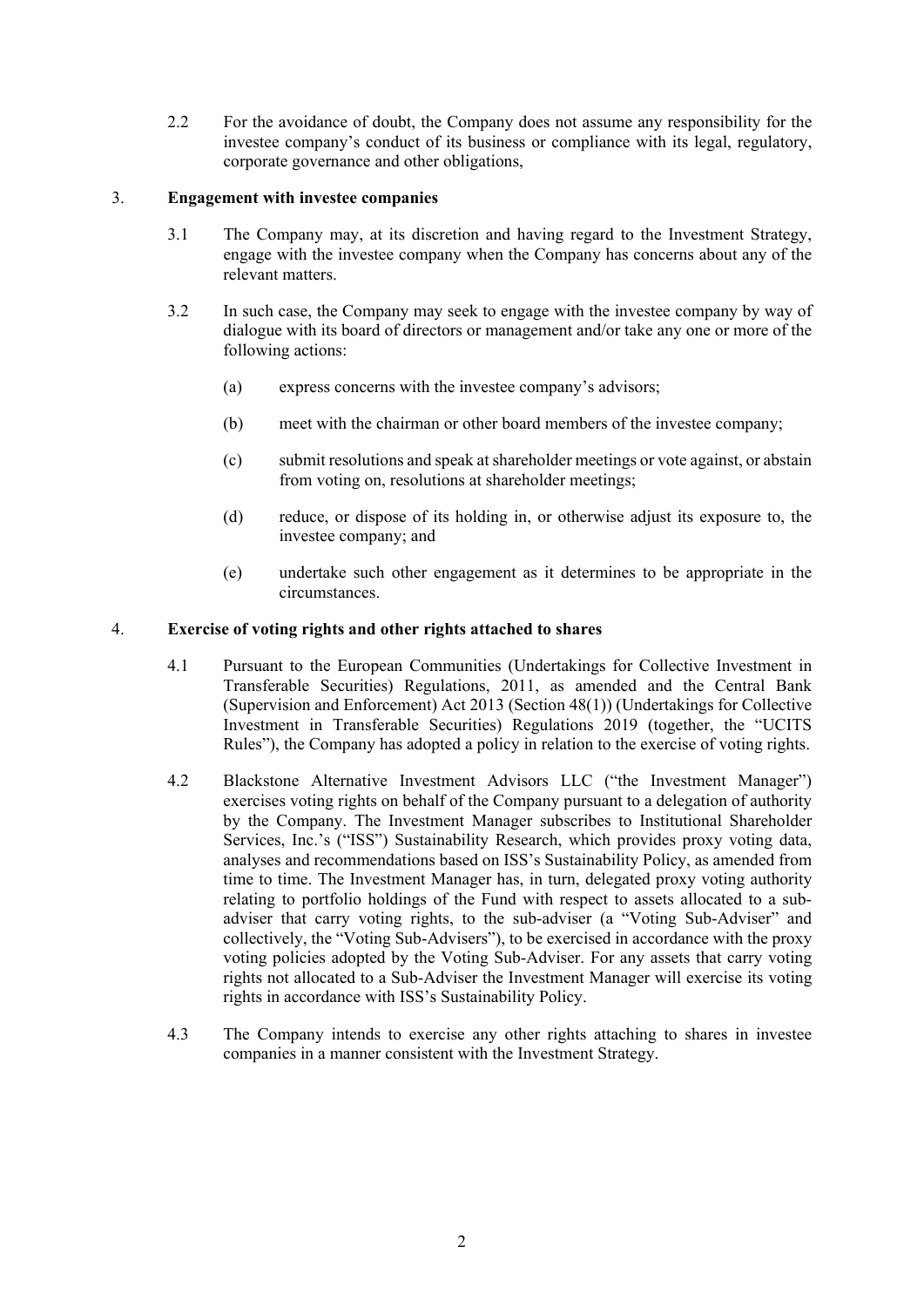## 5. **Cooperation and communication with other shareholders and stakeholders in investee companies**

- 5.1 The Company may, at its discretion and having regard to the Investment Strategy, enter into dialogue and/or collaborate with shareholders and other stakeholders in investee companies (e.g. employees, suppliers, creditors, etc.).
- 5.2 Any such collaboration must be carried out in accordance with the applicable law and regulation and the Company's policy on conflicts of interest.

### 6. **Management of actual and potential conflicts of interest**

- 6.1 The Company has adopted a conflicts of interest policy in accordance with the UCITS Rules which identifies, with reference to the collective portfolio management activities carried out by or on behalf of the Company, the circumstances which constitute or may give rise to a conflict of interest entailing a material risk of damage to the interests of the Company and sets out procedures to be followed and measures to be adopted to manage such conflicts.
- 6.2 In addition, the Company has adopted a connected party transaction policy as required under the UCITS Rules which require that any transaction carried out with a "connected party" of the Company must be: (a) conducted at arms' length; and (b) in the best interests of shareholders in the Company. A "connected party" includes the Investment Manager and the Company's depositary, the delegates and sub-delegates of the Investment Manager and depositary, and any associated or group company of the foregoing.

## **7. Annual disclosure on implementation of this policy and review of policy**

- 7.1 The Company shall, to the extent required by applicable law and regulation, disclose on its website at [www.bxdms.com](http://www.bxdms.com/) and/or by other means, on an annual basis:
	- (a) how it has implemented this policy, including a general description of voting behaviour, an explanation of the most significant votes and the use of services of proxy advisors; and
	- (b) how it cast votes in the general meetings of investee companies. Such a disclosure may exclude votes that are insignificant due to the subject matter of the vote or the size of the holdings in the investee company.
- 7.2 The board of directors of the Company and the relevant Designated Person(s) will review this policy, as appropriate and on at least an annual basis.

#### 8. **Cross-Border Distribution Regulation - disclosure on investor rights**

8.1 Article 4(3) of Regulation (EU) 2019/1156 of the European Parliament and of the Council of 20 June 2019 on facilitating cross-border distribution of collective investment undertakings (the "**Cross-Border Distribution Regulation**") provides that marketing communications referred to under the Cross-Border Distribution Regulation shall specify where, how and in which language investors or potential investors in the Company can obtain a summary of investor rights and shall provide a hyperlink to such a summary, which shall include, as appropriate, information on access to collective redress mechanisms at European Union and national level in the event of litigation. It is intended that the following summary will be available, in English, free of charge on the Company's website at [www.bxdms.com.](http://www.bxdms.com/)